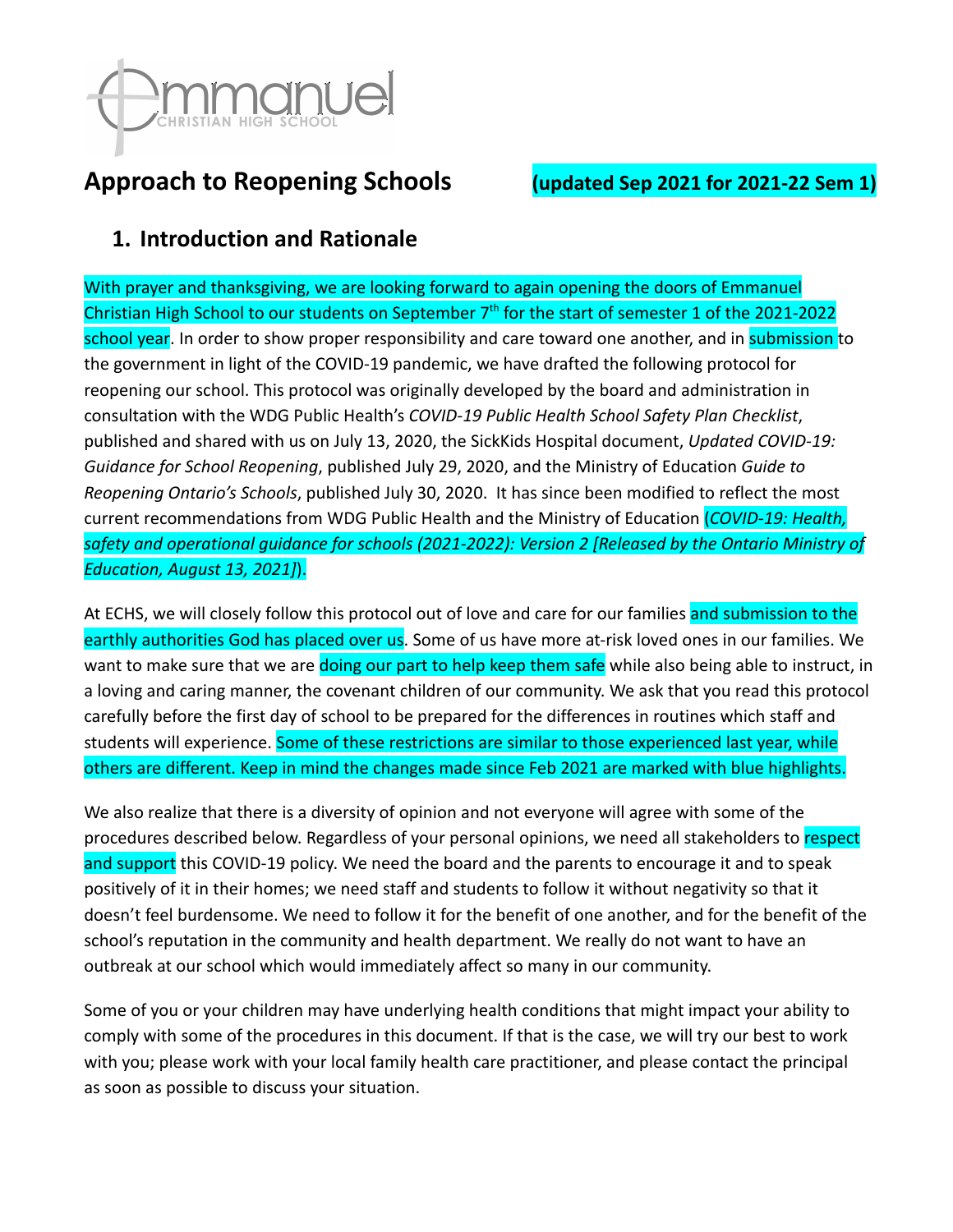### **2. Self-Screening & Exclusion -** *When should an individual stay home?*

**a.** Research shows that besides vaccination, screening is one of the *most effective* techniques to control the spread of a virus like COVID-19. For example, see the graphic diagram below taken from the Science Table COVID-19 Advisory of Ontario *Science Brief* published July 19, 2021

([https://covid19-sciencetable.ca/wp-content/uploads/2021/07/Science-Brief\\_School-Op](https://covid19-sciencetable.ca/wp-content/uploads/2021/07/Science-Brief_School-Operation-for-the-2021-2022-Academic-Year-in-the-Context-of-the-COVID-19-Pandemic_20210719_published-2.pdf) [eration-for-the-2021-2022-Academic-Year-in-the-Context-of-the-COVID-19-Pandemic\\_20](https://covid19-sciencetable.ca/wp-content/uploads/2021/07/Science-Brief_School-Operation-for-the-2021-2022-Academic-Year-in-the-Context-of-the-COVID-19-Pandemic_20210719_published-2.pdf) 210719 published-2.pdf).

- **b.** Individuals (staff and students) **must** self-screen daily using the screening tool provided by the Ministry of Health here: <https://covid-19.ontario.ca/school-screening/> If the screening tool tells you to keep your child home, please do so, and contact the school office to inform us.
- **c.** Parents who are concerned about underlying health conditions are to work with their healthcare provider.



# **3. Attendance and Record-keeping -** *Is attendance at school mandatory?*

**a.** Yes, we still expect all students enrolled at ECHS for this semester to attend in person each day unless they (or someone in their household) are symptomatic. Parents need to text the office or phone in to let us know if a student is not coming to school. Parents should realize that our regular absent policy is still in place - at 15 absences in a course, a student will be in jeopardy of losing his/her credit. That being said, if a student needs to be kept home due to COVID-19, we will work together with the student to ensure that they remain engaged with the daily lessons and don't fall behind, and we will not count these absences against that students' absenteeism record.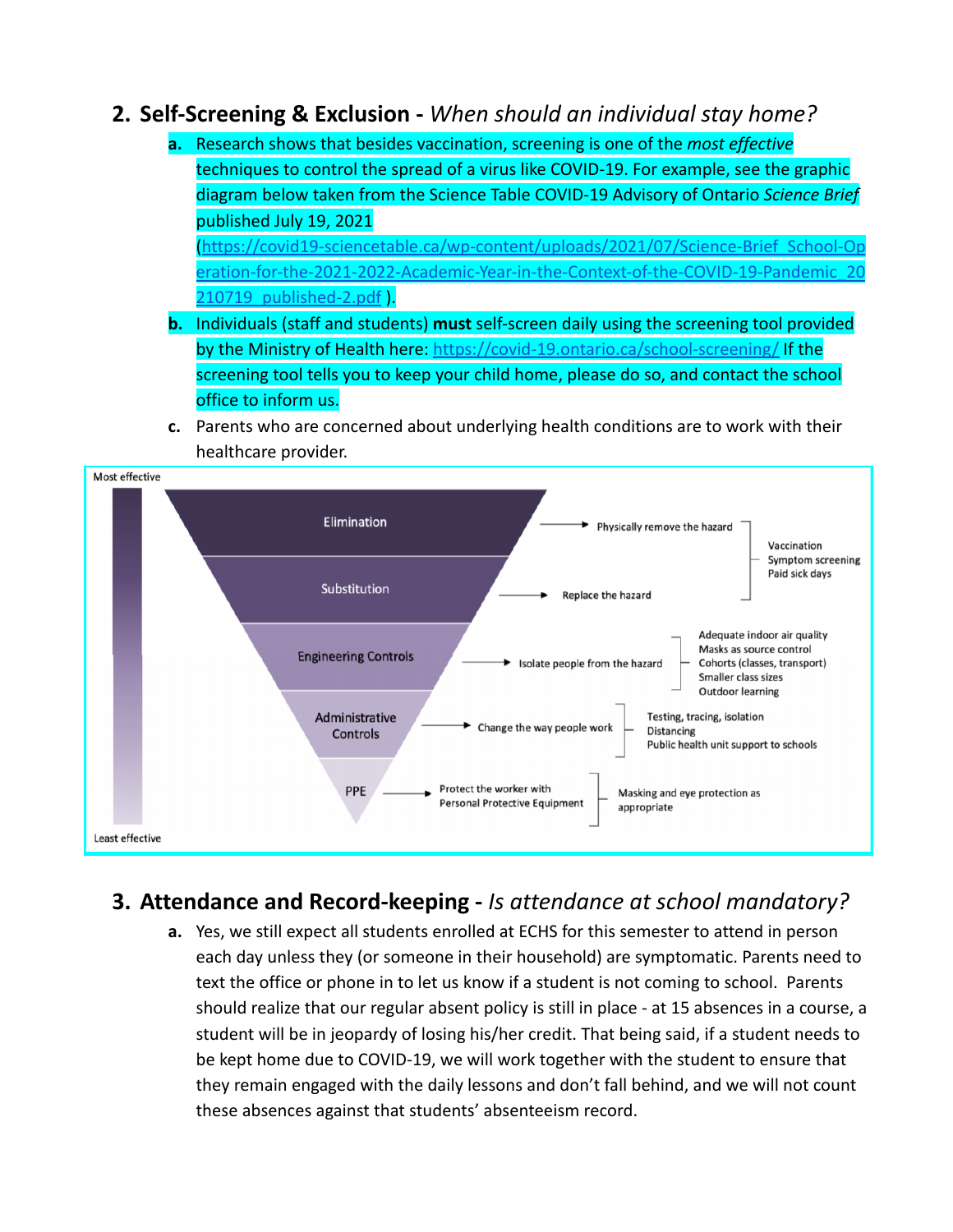- **b.** Teachers must share attendance with the office at the **beginning** of **every class**. This is necessary for contact tracing in the event of a case of COVID-19. The office will check at the beginning of every class and resolve any issues. Additionally, seating plans, busing cohort/seating plans, and daily records of approved visitors will be kept in the office.
- **c.** The office administrator, Mrs. VanDyk, will work closely with the principal as the dedicated contact between the school, parents, and WDG Public Health.
- **d.** Grade 12 students who are on prep must work in a dedicated area of the school and must sign in/out at the office if leaving school property during class time.

# **4. Transportation, Arrivals, and Departures -** *What will transportation and*

# *entry/exit of the school look like?*

- **a.** Busing/Transportation
	- i. For busing we rely on working collaboratively with the transportation committees of our 3 feeder schools, MCS, DACS, and CCS.
	- ii. We anticipate that some parents may not feel comfortable with their child riding the bus under the current circumstances, and may opt to transport their child(ren) independent of busing.
	- iii. Only one bus at a time will unload students for entry to the building to reduce crowding at the front doors.
- **b.** Front doors will be left unlocked during the school day. However, all visitors will be required to sign in at the office and screen before they are allowed to proceed further into the building. Visitors will be required to wear a medical/surgical mask upon entry to the building.
- **c.** Hand hygiene stations and signage We will have alcohol-based hand sanitizing stations at every entrance to the school and at either end of each floor.
- **d.** Pickup/dropoff Staff on duty will monitor use of sanitizer stations at the beginning and end of each day.

# **5. Visitor Restrictions -** *Who is allowed entry to the school building?*

- **a.** The "essential visitor restriction" has been removed. However, visitors will be allowed to enter the school building during school hours only after they have self-screened for COVID-19 symptoms. Visitors must use hand sanitizers upon arriving/exiting the school building, and must wear a medical/surgical mask while in the building.
- **b.** A note on the front door will be posted to communicate visitor protocol.
- **c.** All facility rental options are currently cancelled until further notice.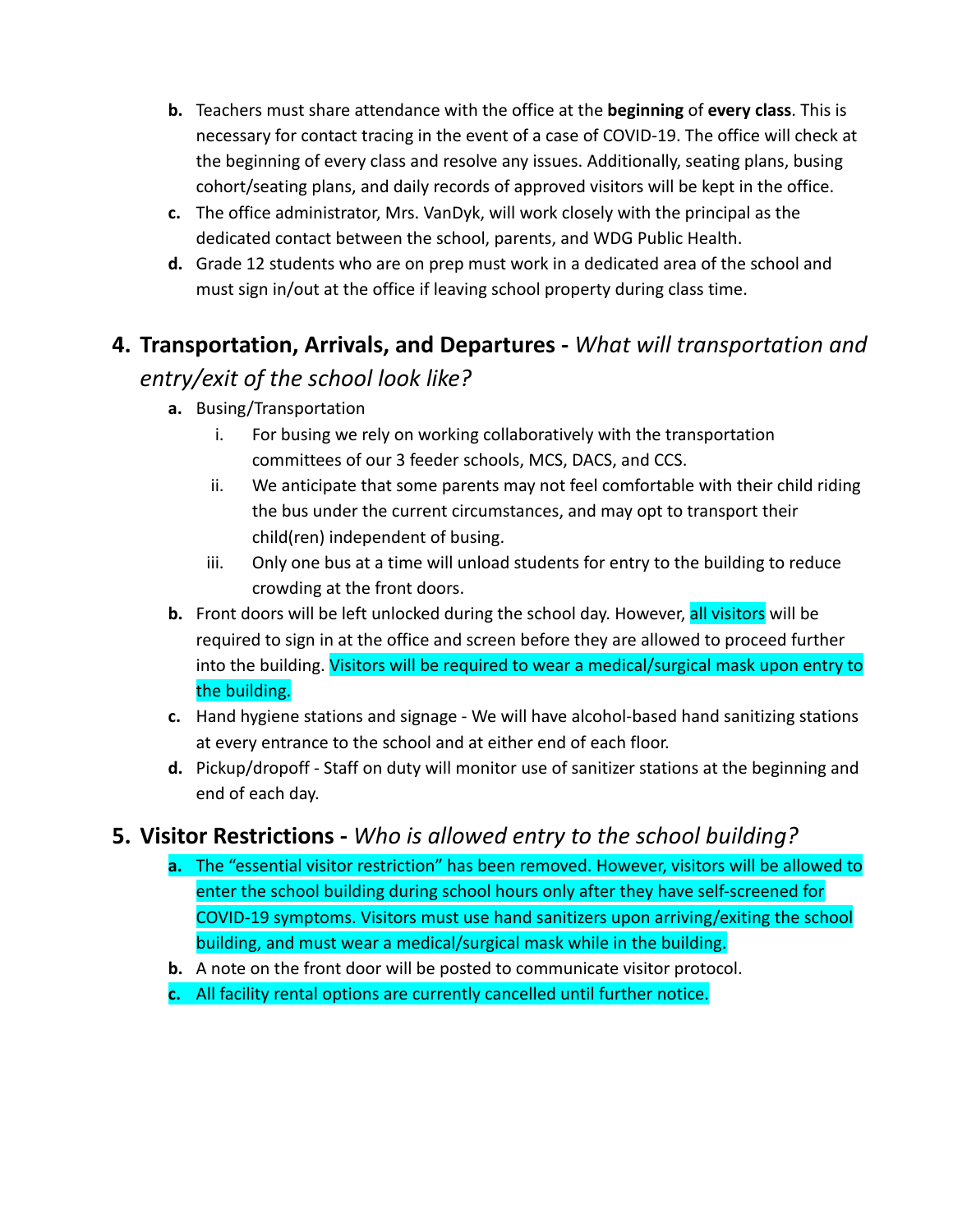# **6. Daily Procedures -** *How will the school routine be different during COVID-19 restrictions?*

#### **a.** *General*

- i. COVID-19 related signage will be posted throughout the school.
- ii. Some students may experience anxiety or have questions upon arrival back at school. The principal, office administrator, learning assistance coordinator, and student emotional support teachers are available to answer any questions students (or parents) may have and provide assistance or resources to support the students' return to school.

#### **b.** *Cohorting*

- i. Similarly to last year, we have made efforts to cohort students by grade. Lockers and classrooms have been assigned to limit student contact outside their cohort.
- ii. Once again staggered class change times will be implemented for Gr. 9-10 vs. Gr. 11-12, five minutes apart, to prevent crowding in hallways.
- iii. Lockers will be strategically assigned throughout the building, with Gr. 9-10 students only assigned "lowers" and Gr. 11-12 students assigned "uppers".
- iv. Similarly, classrooms will be assigned per cohort, as much as possible.
- v. Additionally, the learning assistance/guidance office and study rooms will only allow students from one cohort to visit at a time.

#### **c.** *Use of PPE (Personal Protective Equipment)*

- i. "Students in Grades 1 to 12 are required to wear properly fitted non-medical or cloth masks indoors in school, including in hallways and during classes, as well as on school vehicles. Masks may be temporarily removed indoors for the following activities, with a minimum distance of two metres maintained between cohorts and as much distancing as possible within a cohort to:
	- engage in [physical activity in PE class or at lunch in the gym]
	- consume food or drink
- ii. Students are not required to wear masks outdoors, but distancing should be encouraged between cohorts as much as possible." (*Min. of Ed., 2021, p. 7)*
- iii. Teachers will be required to wear appropriate PPE (medical/surgical masks) at all times when interacting with students in classrooms, common areas and while gathering in the staff room; when interacting with "unmasked" students, teachers are also required to wear eye protection. (*Min. of Ed., 2021, p. 8)*
- iv. Face shields, disposable NMM's, and disposable medical masks will be available in the office if needed (e.g. for visitors, students not feeling well, etc.).
- v. Students with sensory or breathing difficulties may be exempted from wearing a NMM by the school principal only after completion of a NMM exemption form (on the website in the "documents" tab and on the Edsby news river) and in consultation with the principal.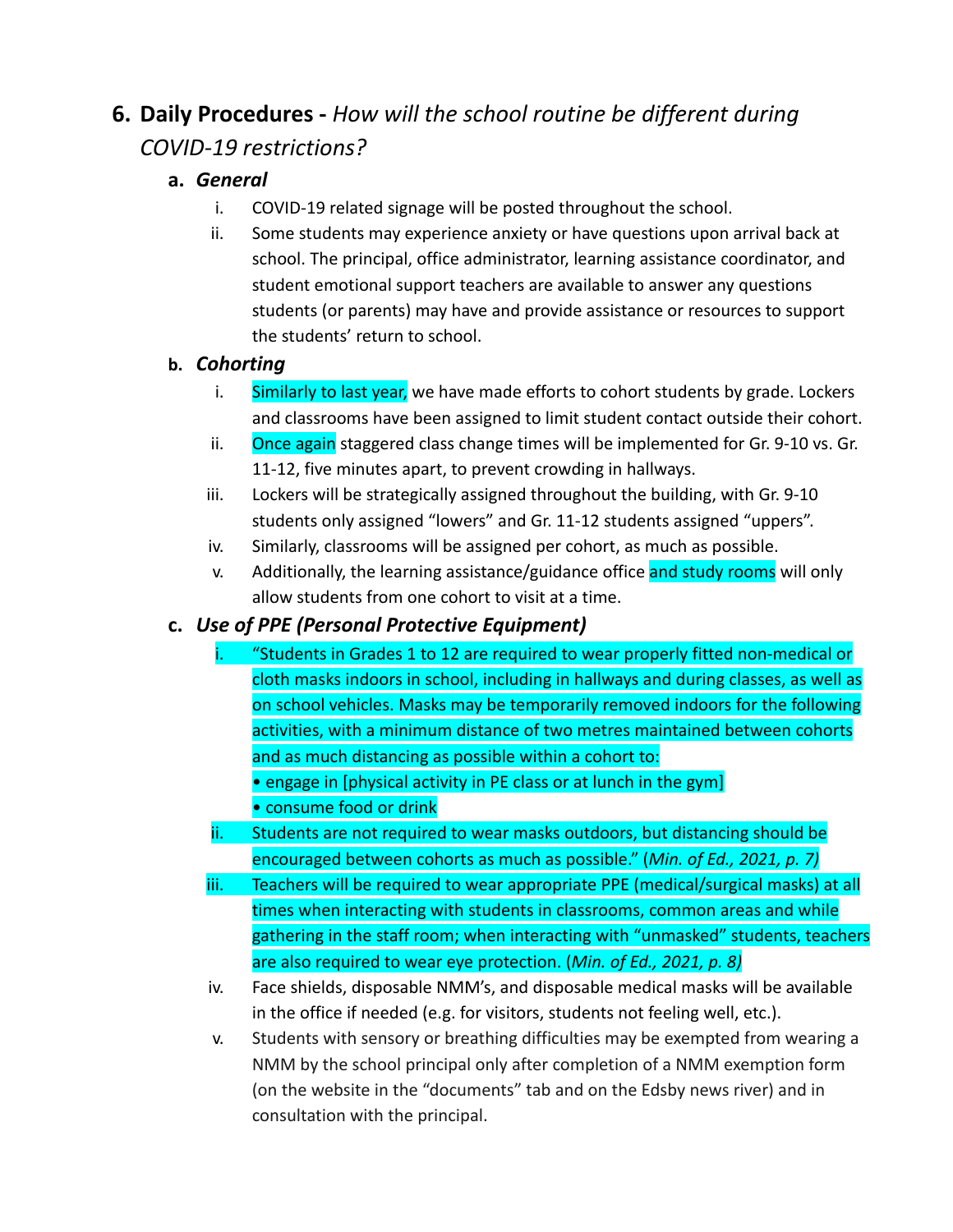#### **d.** *Physical Distancing*

- i. Staff and students will be encouraged to physical distance as much as possible throughout the school day.
- ii. Staff will set a good example by physically distancing themselves in the staff room.
- iii. Desks, tables, and chairs will be spaced out in all rooms (including classrooms) as much as possible. Any unnecessary furniture will be removed from classrooms, and desks will be arranged to face forward rather than in circles or grouping.
- iv. Students are encouraged to spend time outdoors during the lunch break as much as possible, and weather permitting, to reduce crowding in hallways.
- v. As a rule, the gym will be open to student use at lunch, one cohort at a time, at the discretion of the principal. However, gym use may be revoked if students do not take seriously the need to physically distance themselves and use appropriate hand hygiene and respiratory etiquette. Shared materials such as gym equipment are also permitted.
- vi. School assemblies and other student/school gatherings are permitted, as long as they follow gathering regulations as required by the *Reopening Ontario Act*.
- vii. Signage reminding students about physical distancing will be placed in normally high congregating areas (e.g. above couches, in the front lobby, student commons, etc.) as well as strategically throughout the building.
- viii. During lunch break, the teachers on duty will monitor and enforce physical distancing and the wearing of NMM's in the gym, computer lab, front lobby, student lounge, and designated classroom eating areas for cohorts.

#### *e. Programming*

- i. ECHS will supply mental health support for students as much as is reasonably possible. Students struggling with their mental health related to COVID-19 and the reopening of schools should continue to talk to Mrs. Jagt and/or Mrs. Vanleeuwen, who will assist students in collaboration with their parents.
- ii. Phys. Ed. teachers are encouraged to hold class outdoors as much as possible, as well as to practice physical distancing as much as reasonably possible during class activities and during the use of change rooms. Staff and students must practice proper hand hygiene and respiratory etiquette before and after class. Shared equipment disinfection is no longer required. Both low contact and high contact sports activities are now permitted indoors. The wearing of masks during participation in sports activities is encouraged but not required.
- iii. Program planning for the Cooperative Education courses will again continue as normal as possible. If a student develops COVID-19 symptoms at work, he or she must stay home from school during "in-service" days as well.
- iv. Field trips or other activities requiring group transportation are now permitted in conjunction with other protocols described in this document.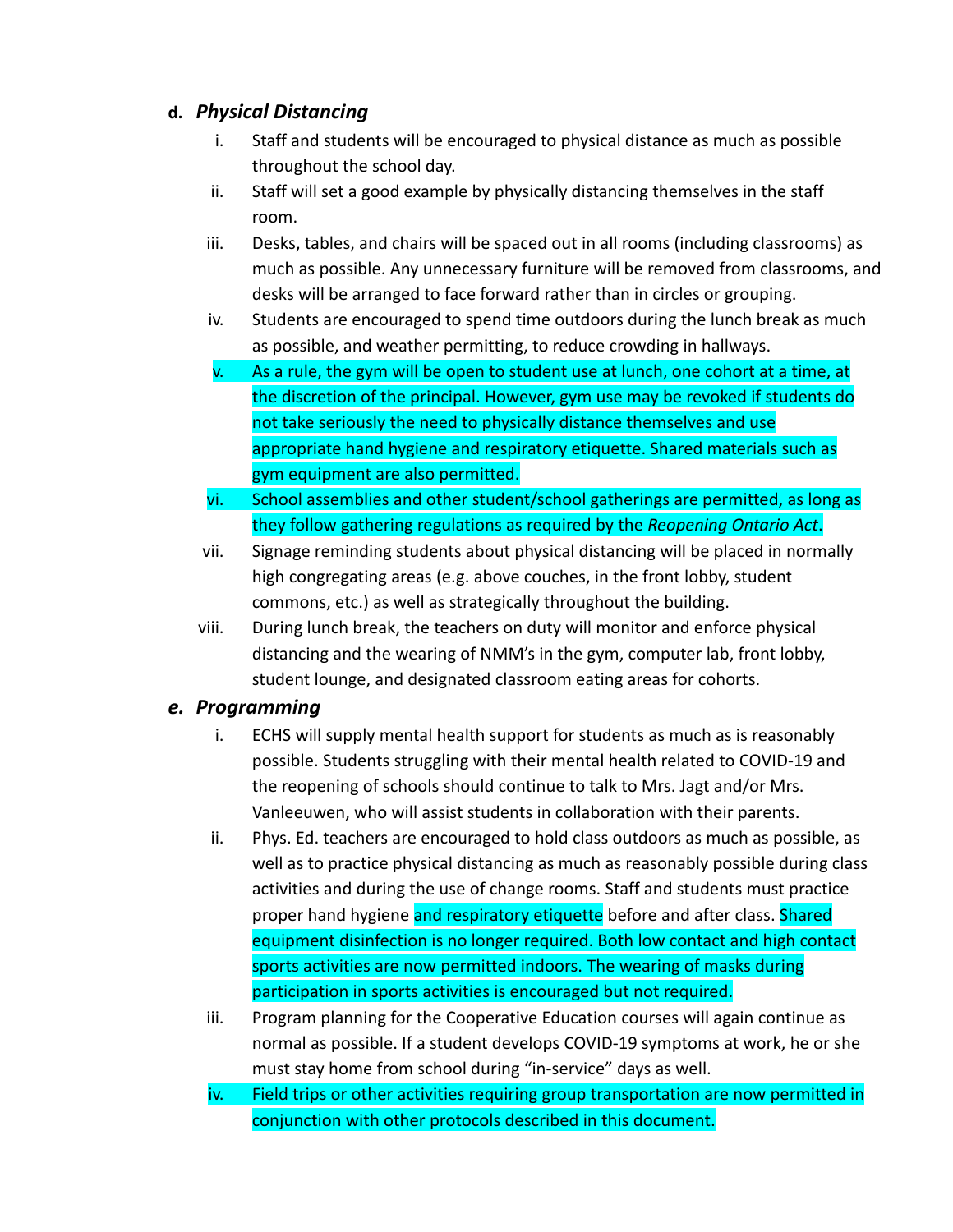#### **f.** *Shared Equipment, Materials, and Spaces*

- Disinfection of equipment and materials that are shared (e.g. computers/ chromebooks, gym, science lab equipment, art supplies, etc.) is no longer required.
- ii. Students and staff will be required to practice hand hygiene before and after any use of shared equipment and materials (e.g. science labs, computer lab, etc.).
- iii. Use of shared spaces (e.g. gym, computer lab, learning commons/library/science lab) will continue to be monitored by staff to ensure physical distancing and wearing NMM's.
- iv. Larger shared spaces, including the Learning Commons/Library, Computer Lab, and Student Commons may now be used by multiple cohorts as long as students maintain proper use of masks and distancing as much as possible - as such these spaces will be consistently supervised by a staff member.

#### **g.** *Eating and Drinking*

- i. All staff and students may remove their masks while eating and drinking, but must perform proper hand hygiene before and after eating and use appropriate respiratory etiquette.
- ii. Gr. 9-10 will continue to eat lunch together in their homerooms for the first 10 minutes of lunch break.
- iii. Designated eating areas are set aside for Gr. 11-12 if they choose not to go outside; these are: Student Commons, and Rooms 305, 306, 307, and 309. However, eating and socializing outside is encouraged as much as possible.
- iv. Students are encouraged to avoid sharing food, drink, or water bottles every student is encouraged to use their own labelled water bottle and other supplies.

#### **h.** *Hygiene*

- Hand hygiene stations will be at every entrance to the building, at the entrance to the gym, as well as at the top of every stairwell. Students will be encouraged to wash their hands with soap and water and/or use hand sanitizer frequently throughout the day, along with practicing other appropriate elements of hand hygiene and respiratory etiquette (e.g. coughing/sneezing into elbow, etc.)
- ii. If a teacher grants permission for a washroom break during class, 3rd floor students MUST use the 3rd floor washroom; 1st/2nd floor students MUST use the 1st floor washrooms.

#### **i.** *Cleaning and Disinfection*

The school has purchased an Electrostatic Spray disinfection system which it will continue to use to disinfect classrooms and shared spaces once at the end of each school day. Additionally, all high contact surfaces (door knobs, handrails, washrooms, etc.) will be disinfected a minimum of twice per school day.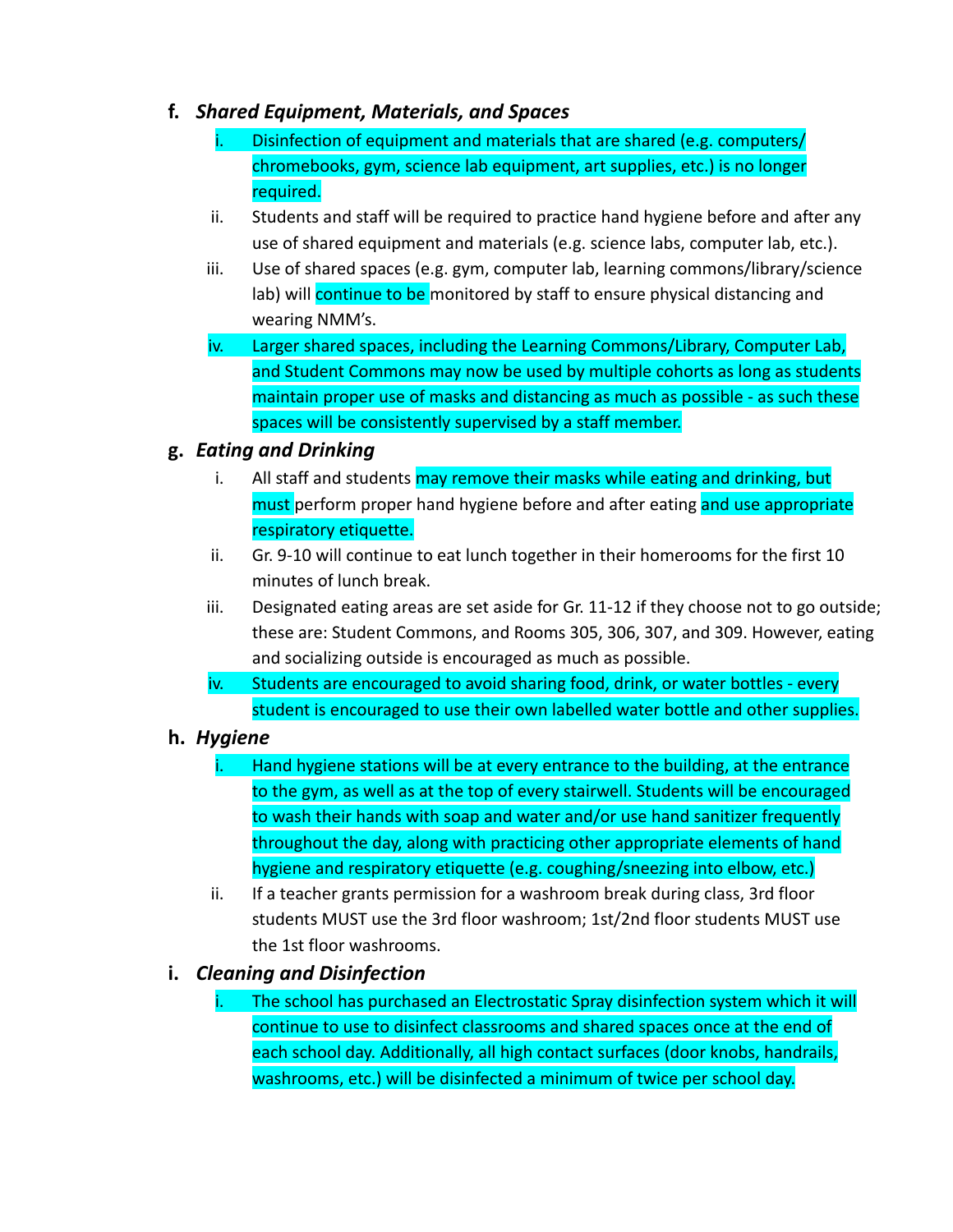# **7. Extracurricular Activities -** *Will we be able to continue with sports practices, ECO rehearsals, clubs, and other activities?*

- **a.** We rejoice that Extracurricular activities, teams, and clubs will be able to **resume** this school year!! Coaches and teachers responsible for the clubs/teams will ensure that appropriate distancing, masking, and other COVID-19 precautions are followed to the extent possible given the context of the activity involved.
- **b.** ECO will take precautions to ensure all students are masked by playing, wind instruments are filtered and distancing between performers is maintained.
- **c.** For health and physical education and athletic activities, both high- and low-contact activities are now permitted indoors. Masks are required to be worn at all times when spectating or in general when not participating in the physical activity.
- **d.** It is not yet known to what extent inter-school competitive activities will be allowed and under what circumstances.

## **8. Vaccination -** *Are vaccinations required for students?*

**a.** The provincial government has not mandated required COVID-19 vaccinations for students. Students together with their parents are encouraged to make an informed decision about whether or not they should get vaccinated. "Vaccination is an important tool to help stop the spread of COVID-19 and allow students, families, and staff to safely resume normal activities." (Min. of Ed., 2021, p. 16) For more information about the vaccine, check here: <https://covid-19.ontario.ca/covid-19-vaccines-youth> or here: <https://covid-19.ontario.ca/covid-19-vaccine-safety>

# **9. COVID-19 Response Plan -** *What if someone gets sick while at school?*

- **a.** All members of school staff are responsible for implementing this COVID-19 Response Plan immediately in the event that a student exhibits COVID-19 symptoms (see #2a above) while at school. Staff and students will be regularly reminded to report COVID-19 symptoms as soon as possible.
- **b.** Parents should expect a phone request to come pick up their child if…
	- i. he/she develops one or more COVID-19 symptoms while at school.
	- ii. he/she has a temperature of 37.8 C (100 F) or greater.
	- iii. a teacher discovers that a student exhibited COVID-19 symptom*s in the last 24 hours.*
- **c.** If a teacher suspects or discovers a symptomatic student in their classroom, the student will be sent to the office (which will be equipped with a COVID-19 response kit to confirm symptoms) immediately where they will be given a fresh **medical/surgical mask** to wear and will be isolated and supervised in the weight room, until picked up by parent or guardian - the weight room will therefore be closed for regular use.
- **d.** Other students in that class may continue with regular classroom activities unless instructed otherwise.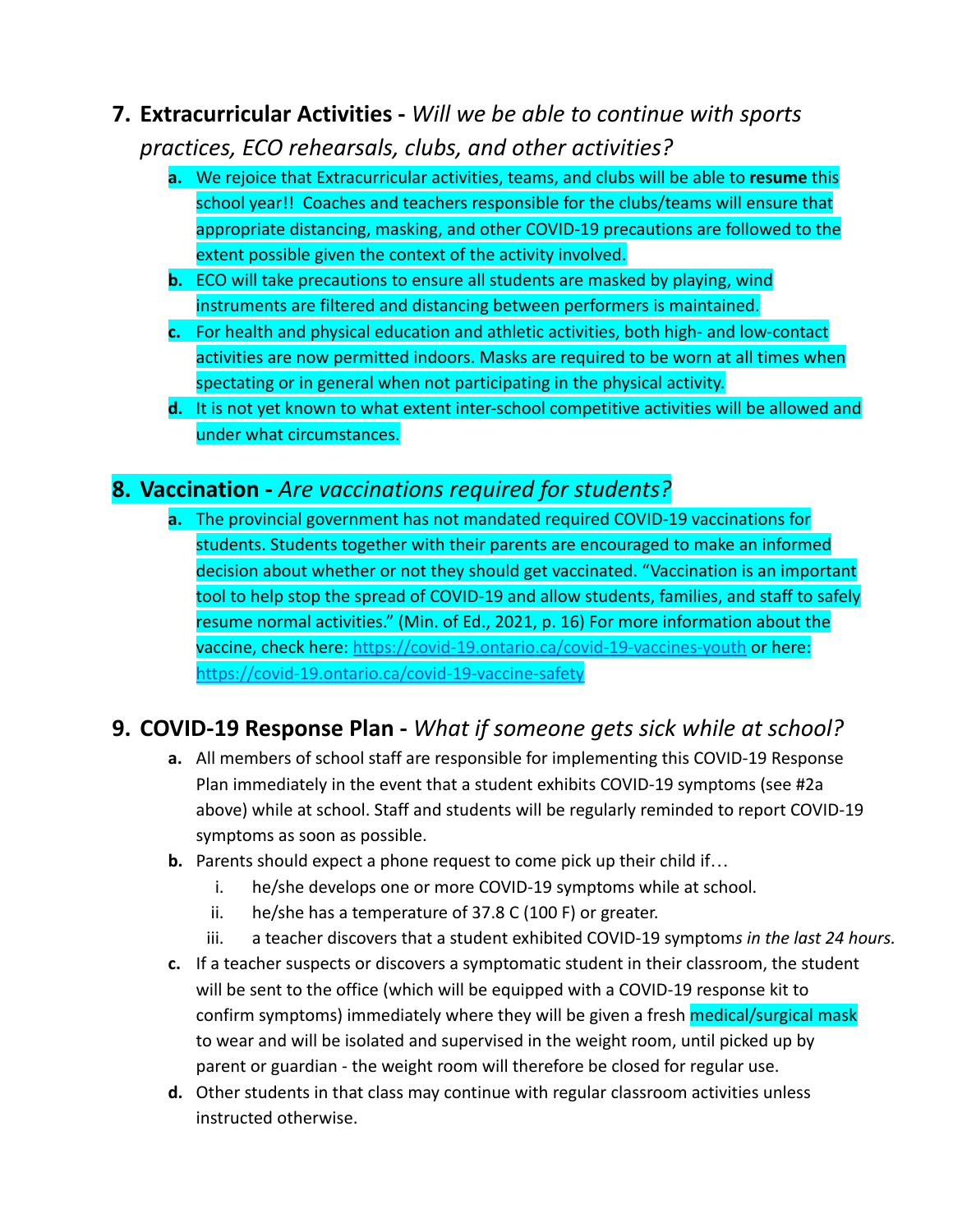- **e.** Students who need to be picked up will not be allowed to interact with teachers or peers during this time.
- **f.** After the symptomatic student is picked up, all surfaces which the student interacted with, including the isolation room, will be thoroughly cleaned and disinfected.
- **g.** By Ontario law, any **suspected** case of COVID-19 **must** be reported to public health as well as the Ministry of Education. The principal and office administrator will serve as the main point of contact between ECHS and WDG Public Health.
- **h.** Students (or staff) who are sent home due to suspicion of COVID-19 are strongly encouraged to consult and follow the guidance of a health care professional and get tested at a COVID-19 Assessment Centre as soon as possible. To find the assessment centre nearest to you, click here:

<https://covid-19.ontario.ca/assessment-centre-locations>

- **i.** As each situation is unique, the school will work closely with WDG Public Health on exclusion and isolation requirements for those in contact with the symptomatic individual. In general, those who are considered by public health to be "high risk contacts" (e.g. members of immediate family/household, members of the same classroom cohort, members of the same sports team, etc.) will be contacted by public health and/or the school to determine exclusion and isolation requirements. Generally those asymptomatic students and teachers who are not fully immunized (defined as having received their 2nd dose at least two weeks prior to contact) or not previously positive (within the last 90 days) will be required to isolate at home for **10 days** and may not attend school during that time. They are also strongly encouraged to get tested on or after **day 7** of their isolation period. **All** contacts who demonstrate COVID-19 symptoms will be required to isolate and are encouraged to get tested regardless of their immunization status.
- **j.** While some families in our community are opposed to the concept of treating contacts differently based on whether or not they are vaccinated, it is helpful to keep in mind:
	- i. As a school we are under the jurisdiction of WDGPH. Therefore we do not have any choice in determining who is or is not a high-risk contact of a positive case of COVID-19 and who is or is not required to isolate for a period of time and thus stay home from school.
	- ii. Since the vaccination rates of ECHS students is likely to be only ~33% of the population, the reality is that if we have a positive case of COVID-19 in a cohort, the entire cohort will be sent home anyway, as only ⅓ of the cohort will likely be vaccinated and it is not practical for the teacher to instruct ⅓ at school and ⅔ at home concurrently. Thus in practice this will function the same as it did in the 2020-21 school year.